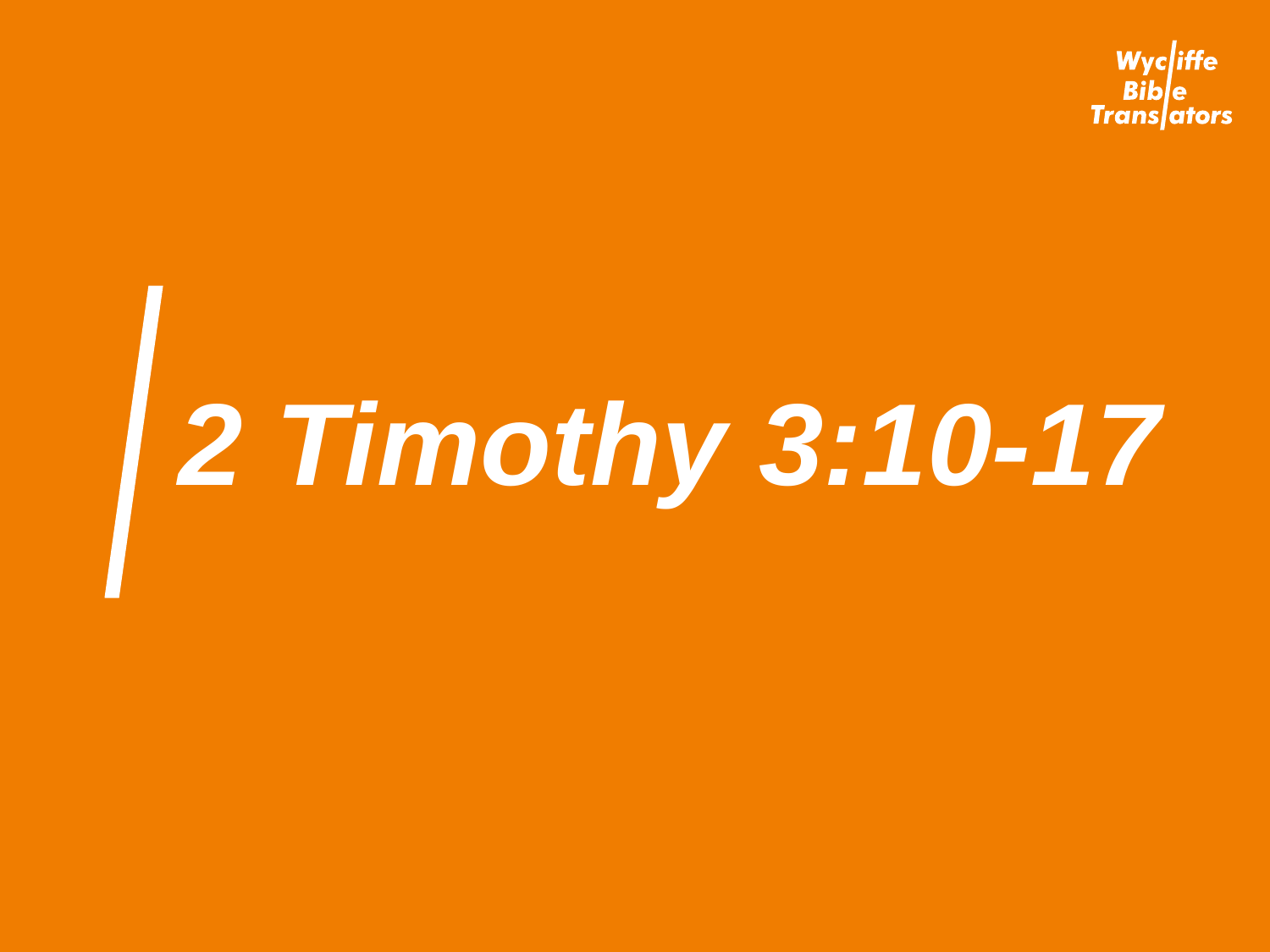#### *A letter from Paul to his mentee, Timothy*

#### **Timothy**

- from Lystra; Jewish mother and a non-Jewish father
- Left in charge of church in Ephesus

**Paul** 

- in prison in Rome
- not expecting to live much longer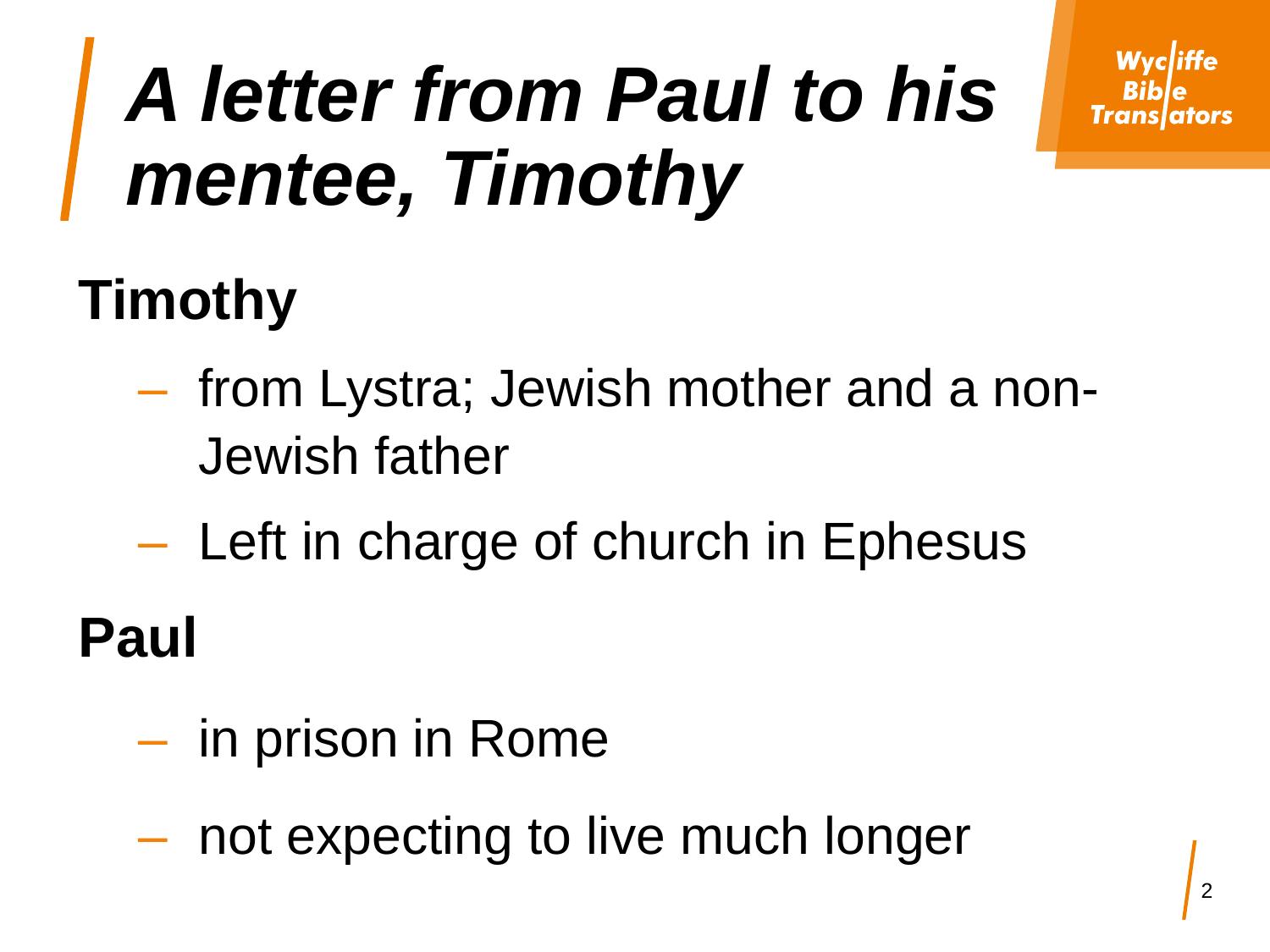#### *A letter from Paul to his mentee, Timothy*

- Written about 30 years after Jesus' death and resurrection
- Paul urges Timothy:
	- to remain strong in the faith
	- to persevere in the face of suffering
	- to continue his ministry after his death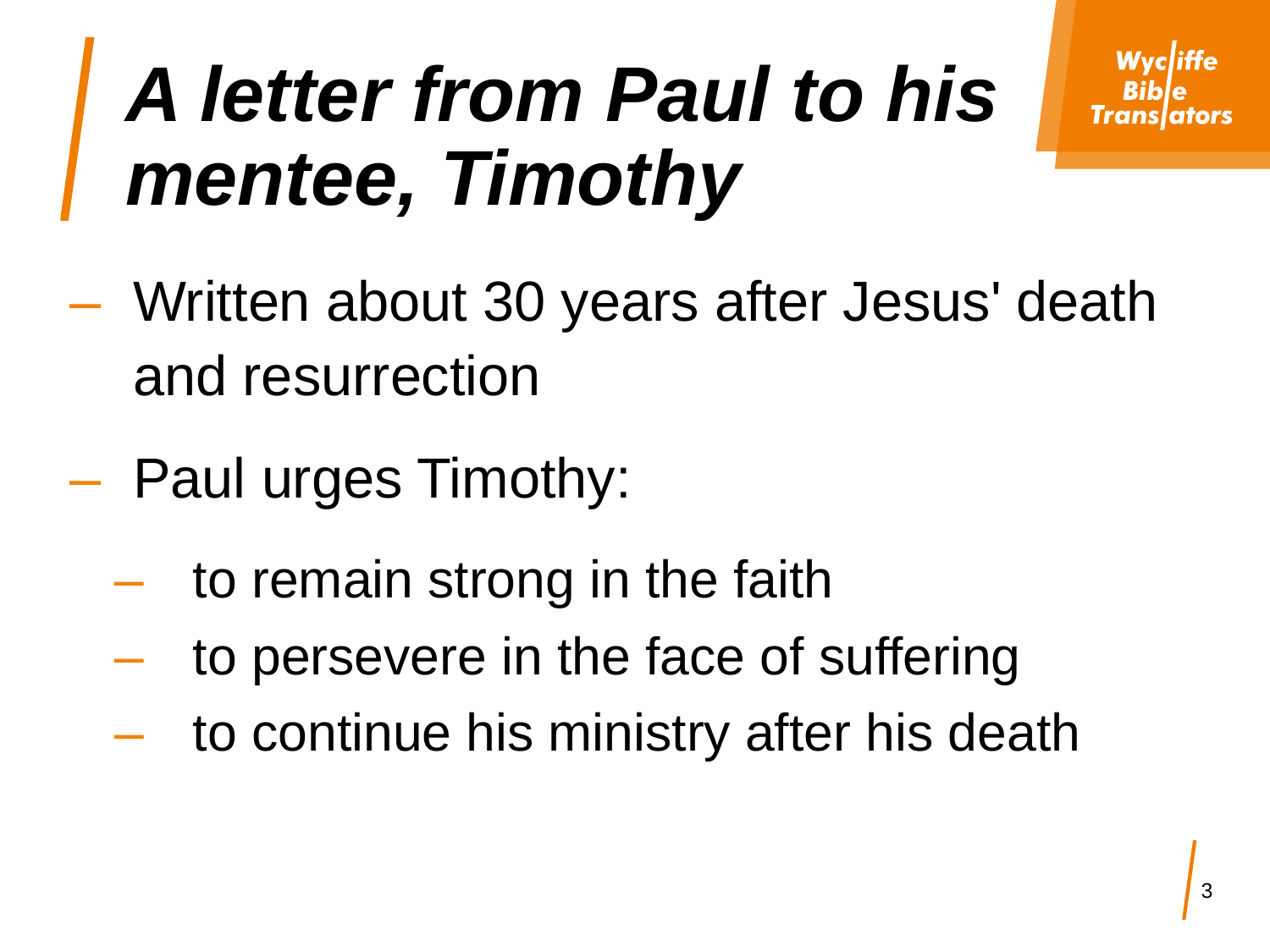#### *Challenge of false teachers*

#### **Paul contrasts Timothy with false teachers**

*You, however, know all about my teaching, my way of life, my purpose, faith, patience, love, endurance (2 Tim 3:10)*

*But as for you, continue in what you have learned (2 Tim 3:14)*

*What you heard from me, keep as the pattern of sound teaching, with faith and love in Christ Jesus (1 Tim 1:13)*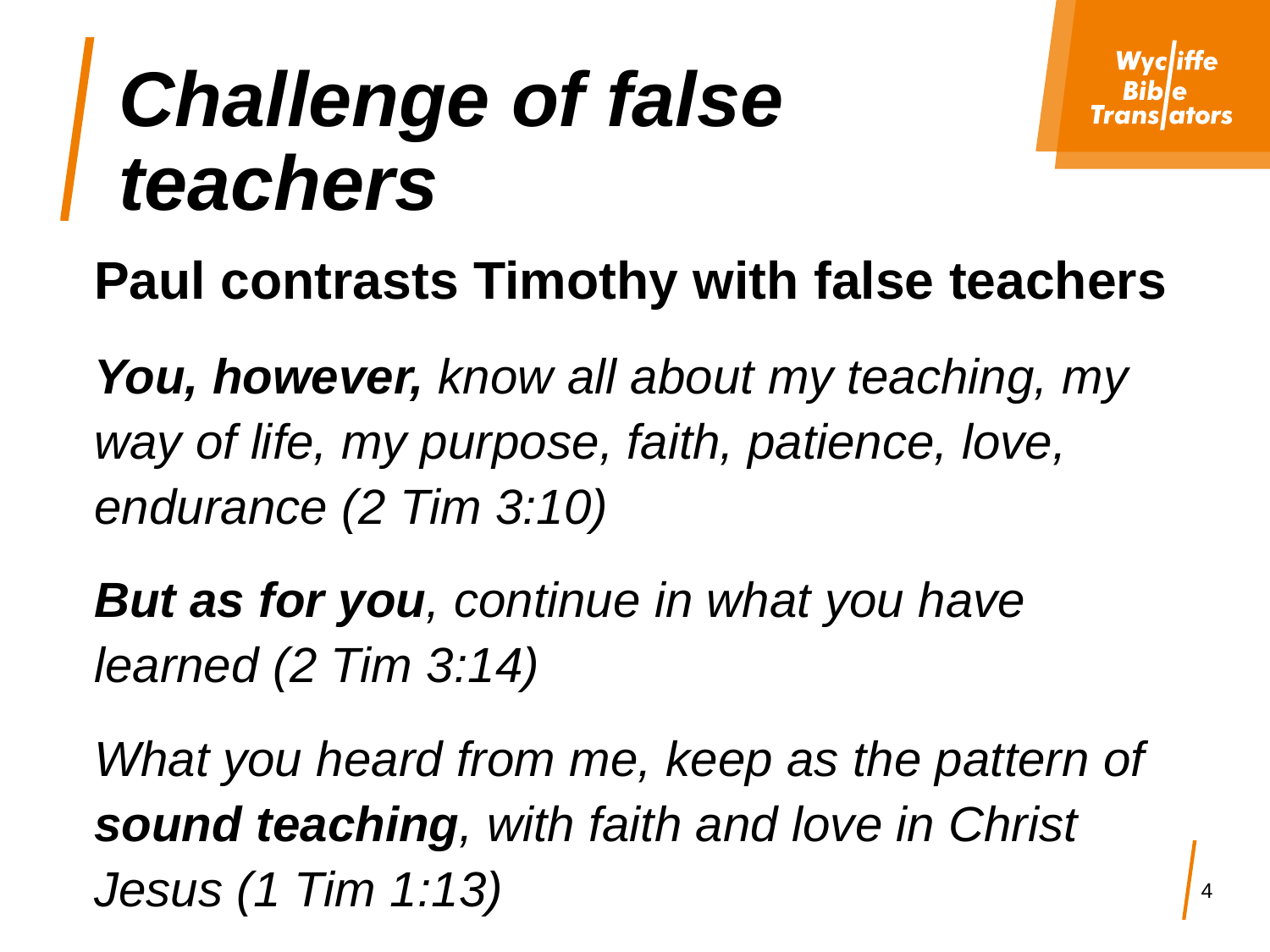#### *Challenge of false teachers*

#### **Paul reminds Timothy of importance of Scripture**

- for Timothy himself so that he can endure and persevere
- for the church that he's leading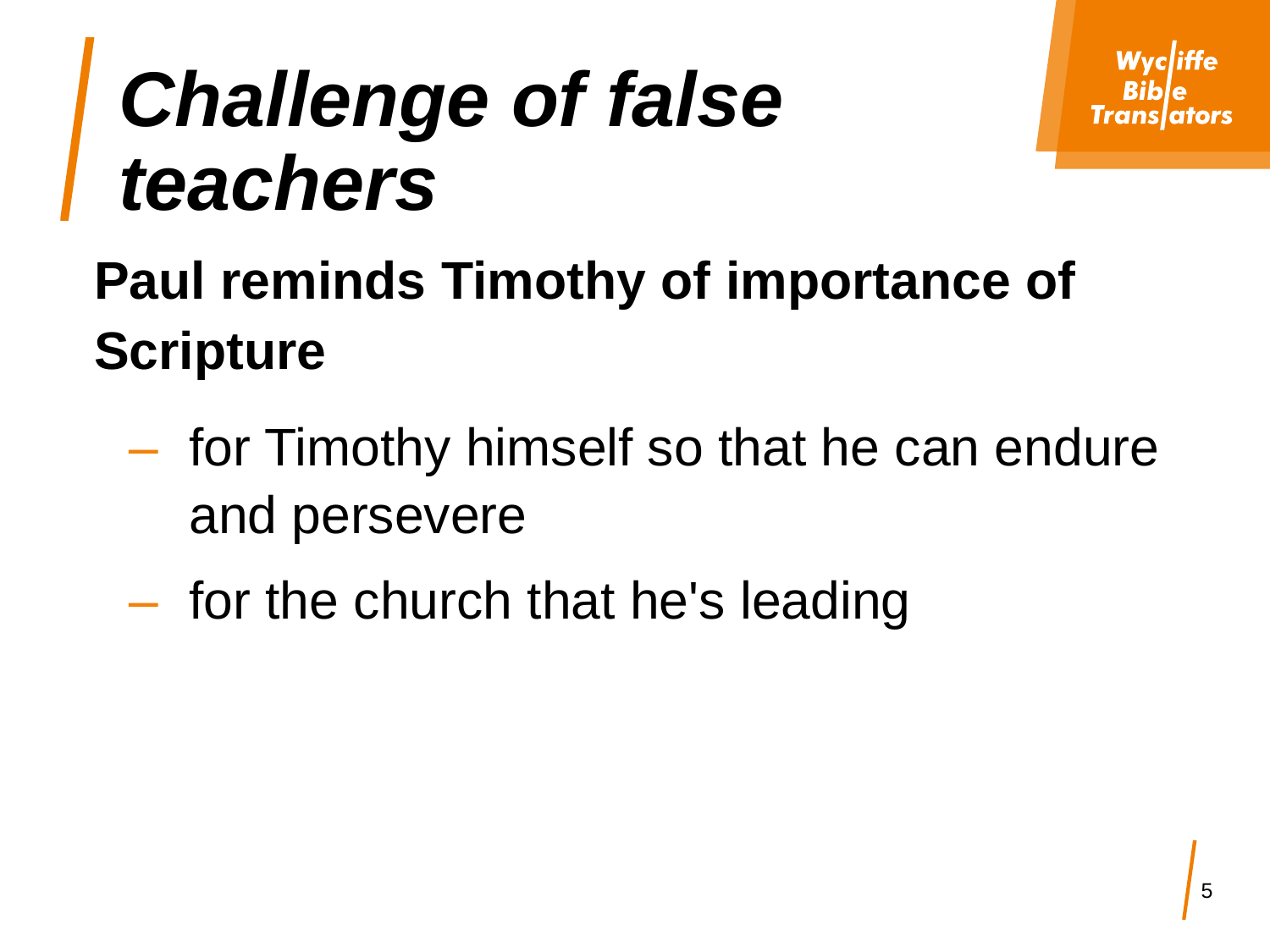Wvcliffe Translators

## *What had Timothy learnt and why should he believe it?*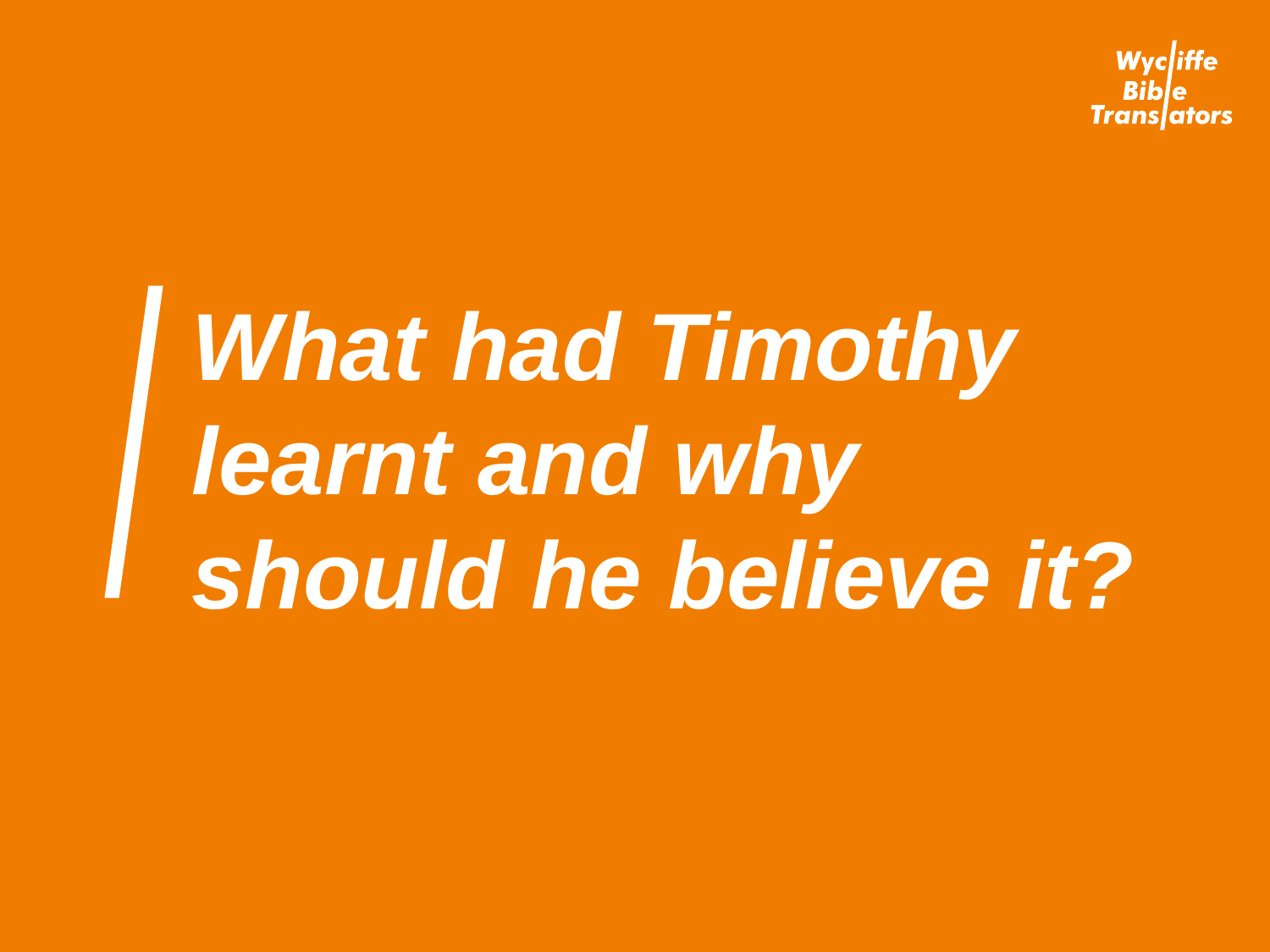#### *What had Timothy learnt?*

*From infancy you have known the Holy Scriptures, which are able to make you wise for salvation through faith in Christ Jesus (v15)*

- Been taught the Scriptures (Old Testament) by mother & grandmother
- Heard Paul explain how Jesus fulfilled the Old Testament prophecies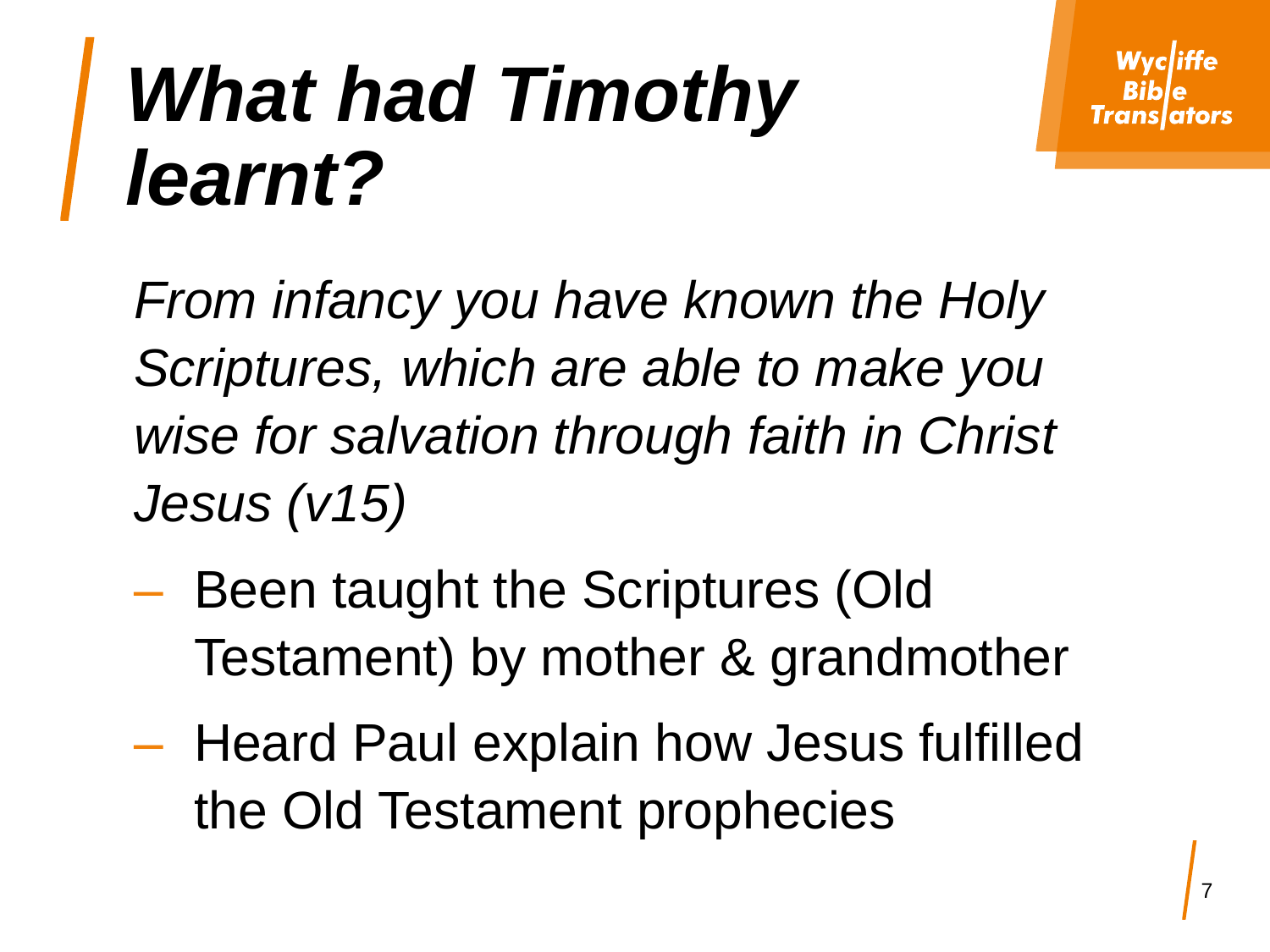#### *How did Timothy know it was true?*

*…what you… have become convinced of, because you know those from whom you learned it (NIV)*

*You know they are true, for you know you can trust those who taught you. (NLT)*

– Not only heard teaching but seen those who taught him living out their faith day by day, even in persecution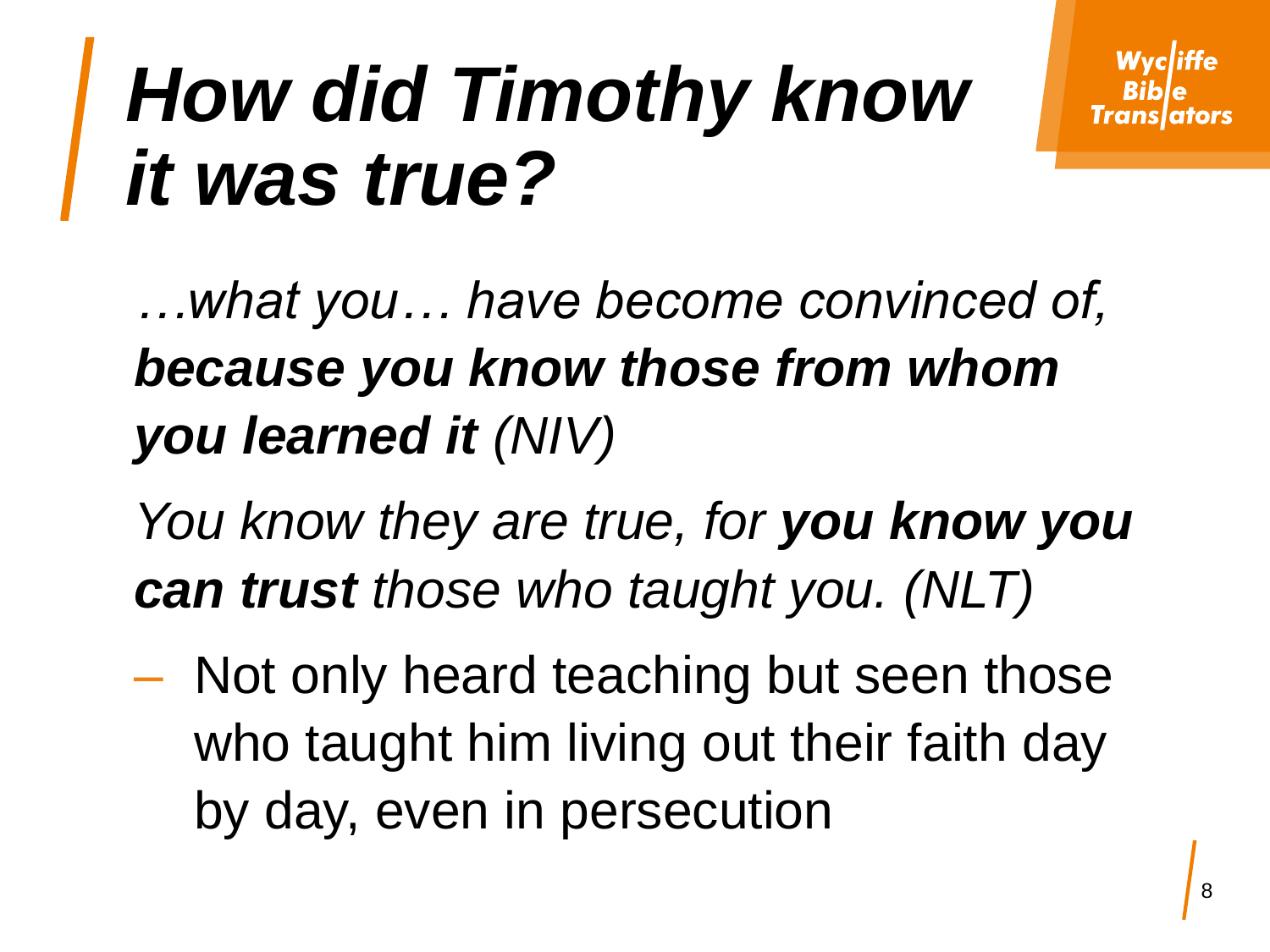#### *Importance of people walking alongside us*

- Teaching us
- Sharing their lives living out faith
	- ▶ Confidence in what we've been taught
	- $\triangleright$  Teach & disciple others
	- ▶ Persevere even when it's difficult

**Build our lives on Jesus & his teaching**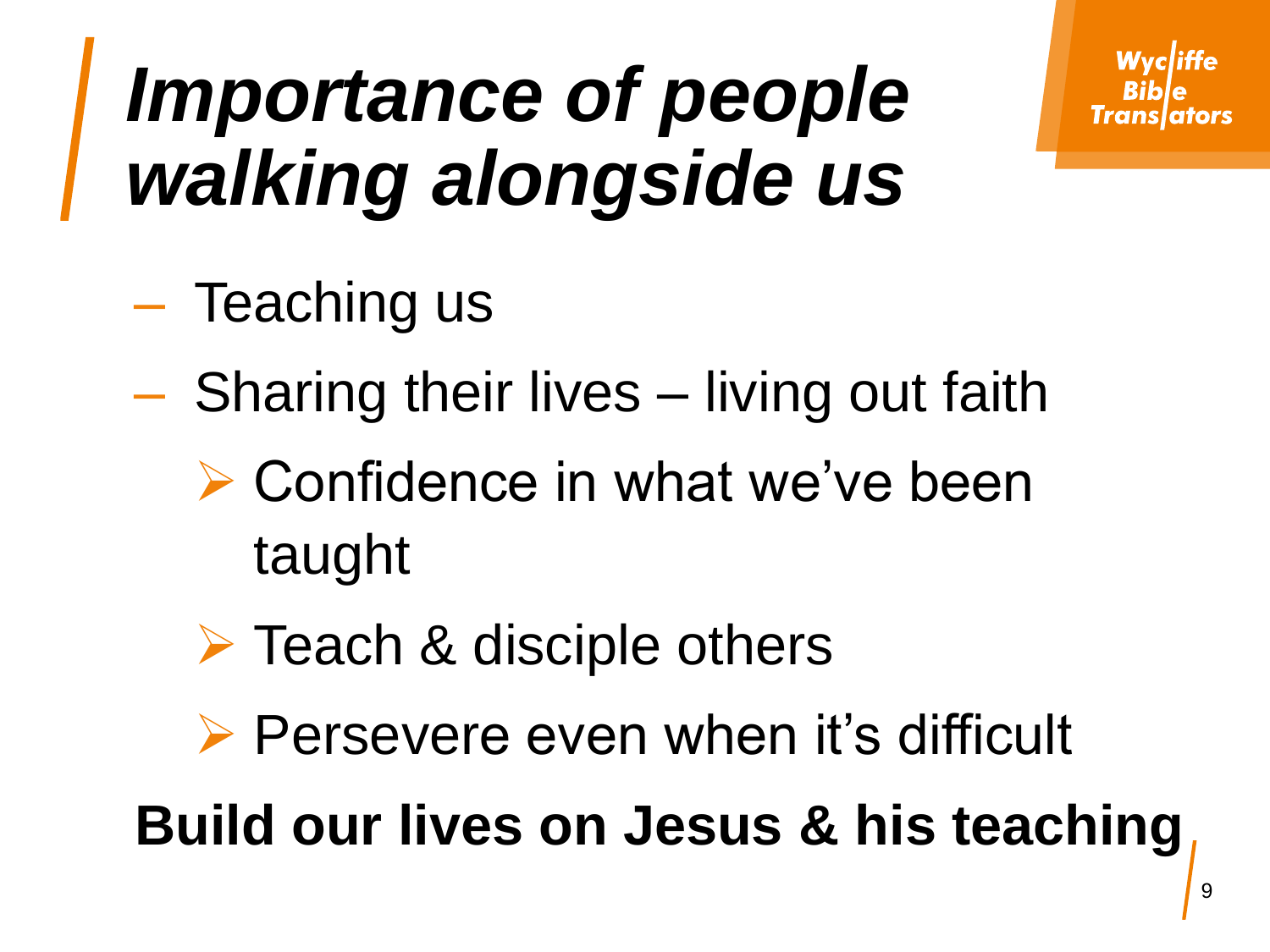Wycliffe **Translators** 

## *What does Paul say about Scripture?*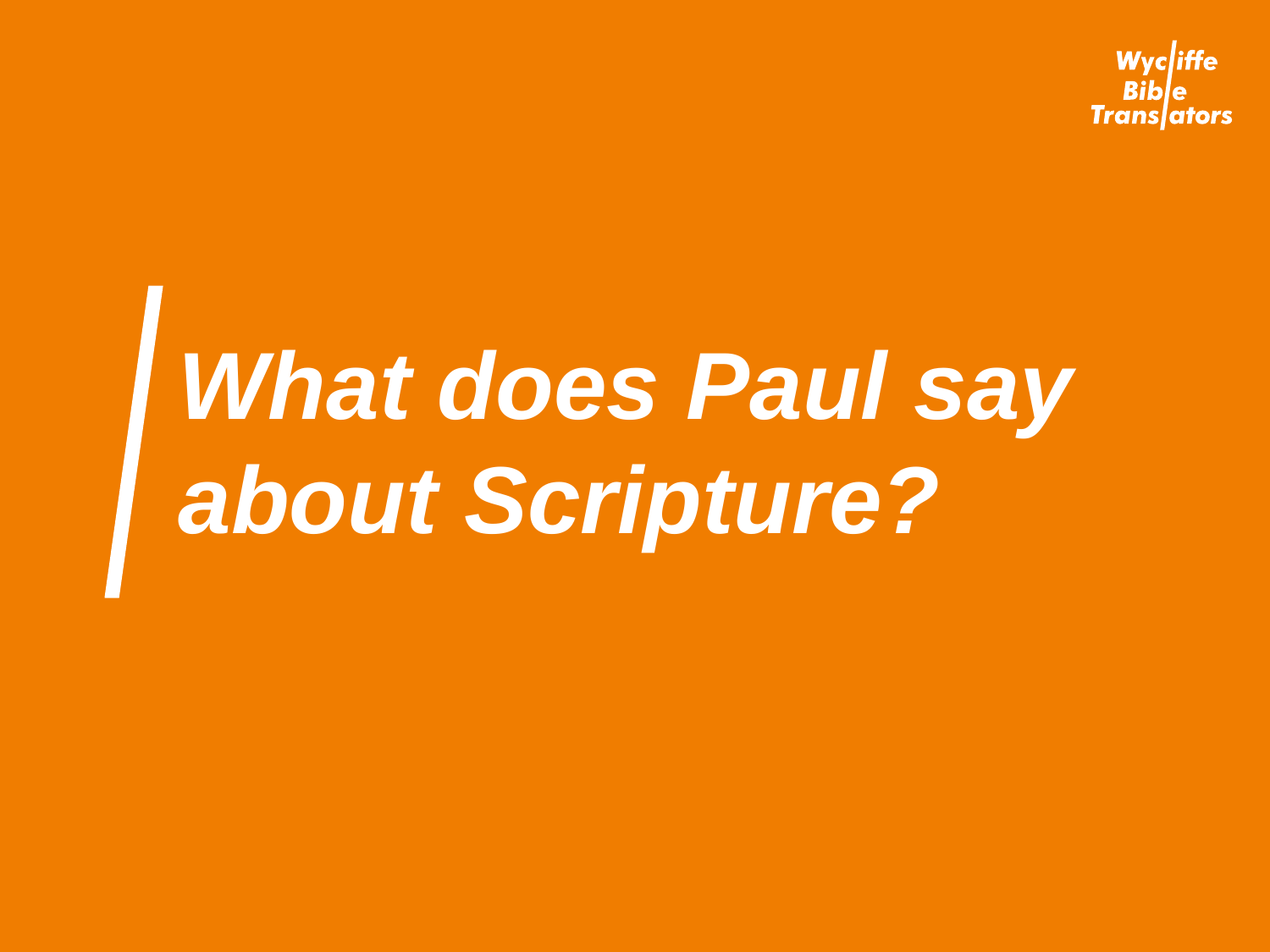### *Scripture is God's words*

- *All Scripture is God-breathed (NIV) inspired by God (NLT) (2 Tim 3:16)*
- *no prophecy in Scripture ever came from the prophet's own understanding, or from human initiative.…they spoke from God. (2 Pet.2:20-21)*
- "It is written…." (Jesus)
- *the Jews have been entrusted with the very words of God*. (Rom 3:2)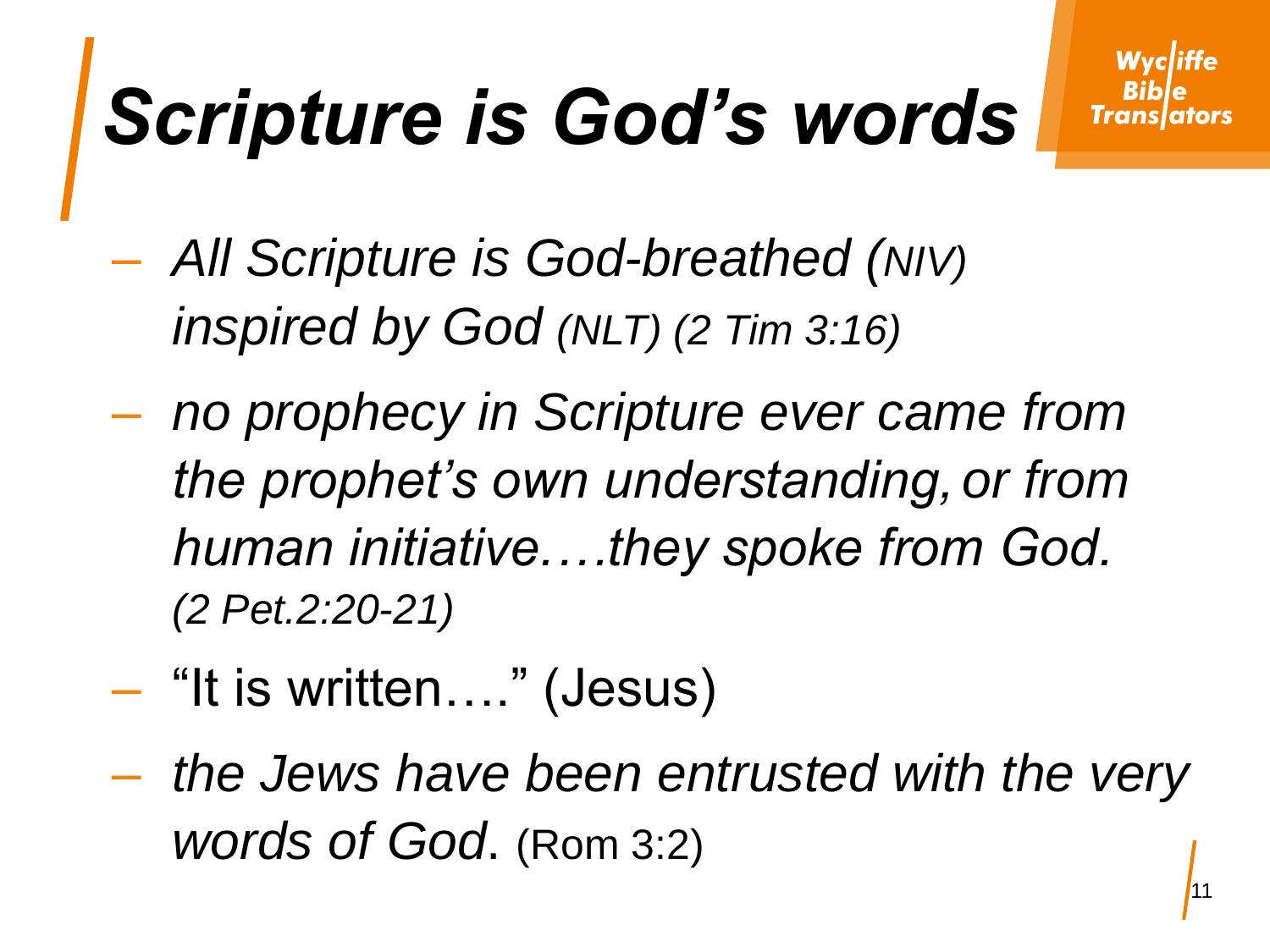*..from infancy you have known the Holy Scriptures, which are able to make you wise for salvation through faith in Christ Jesus. (NIV)*

*You have been taught the holy Scriptures from childhood, and they have given you the wisdom to receive the salvation that comes by trusting in Christ Jesus. (NLT)*

 **To point to Jesus so that we can be saved through faith in him**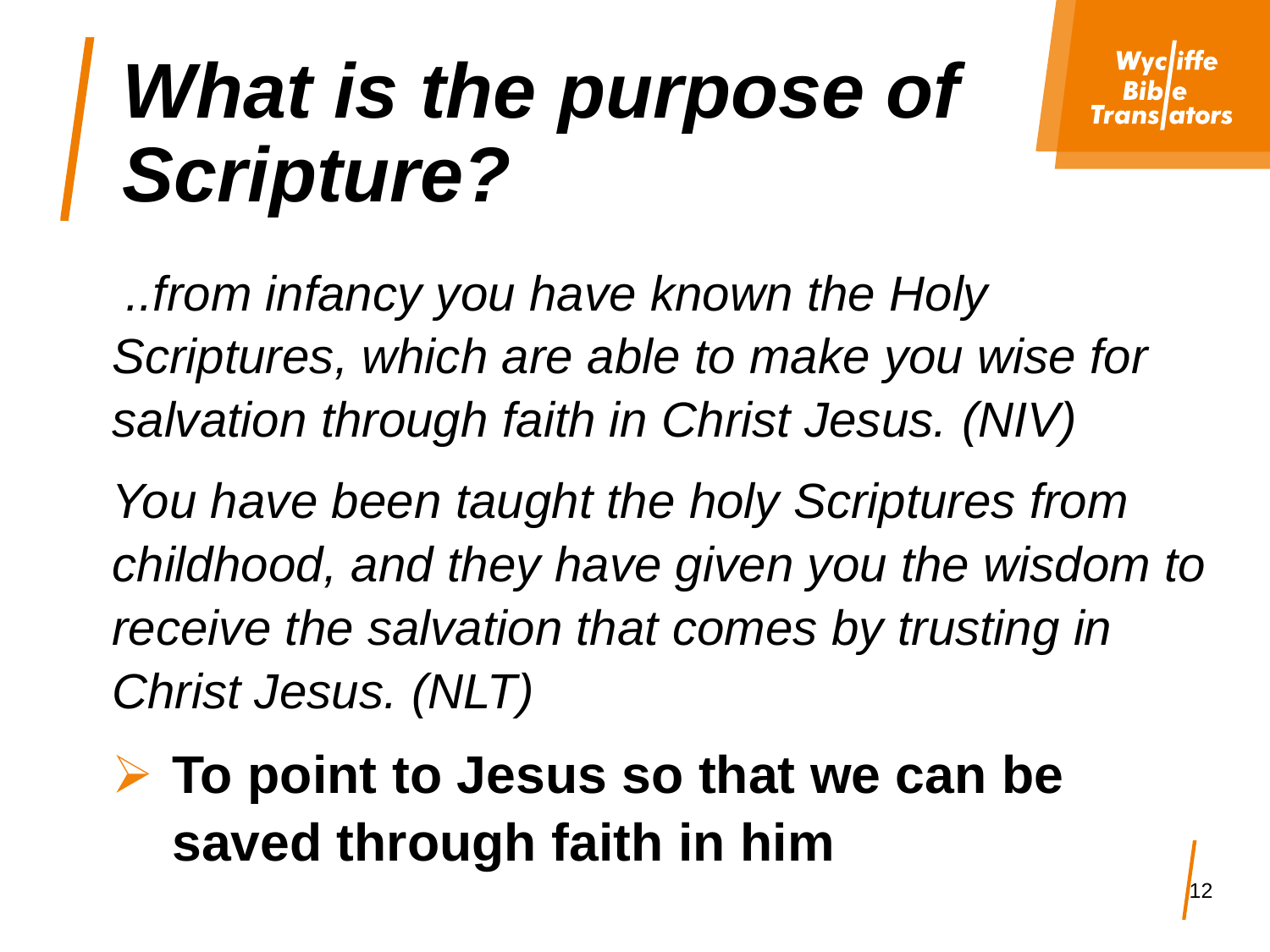**To point to Jesus so that we can be saved through faith in him**

- Jesus showed disciples how he had fulfilled OT through his death (Luke 24)
- Philip explained to Ethiopian official that Isaiah's prophecy was about Jesus (Acts 8)
- NT writers show how Jesus fulfils OT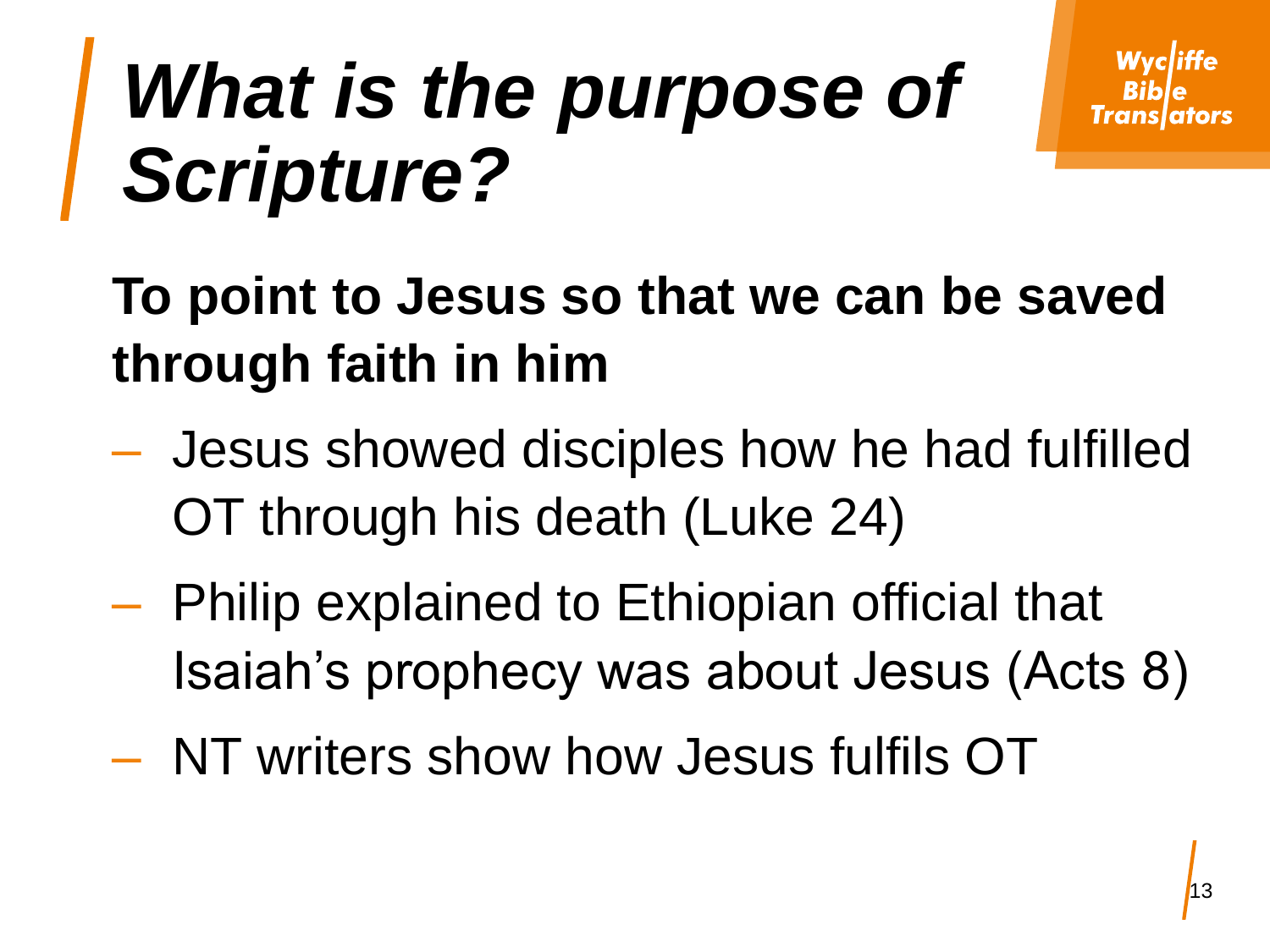*All Scripture is God-breathed and is useful for teaching, rebuking, correcting and training in righteousness so that the servant of God may be thoroughly equipped for very good work*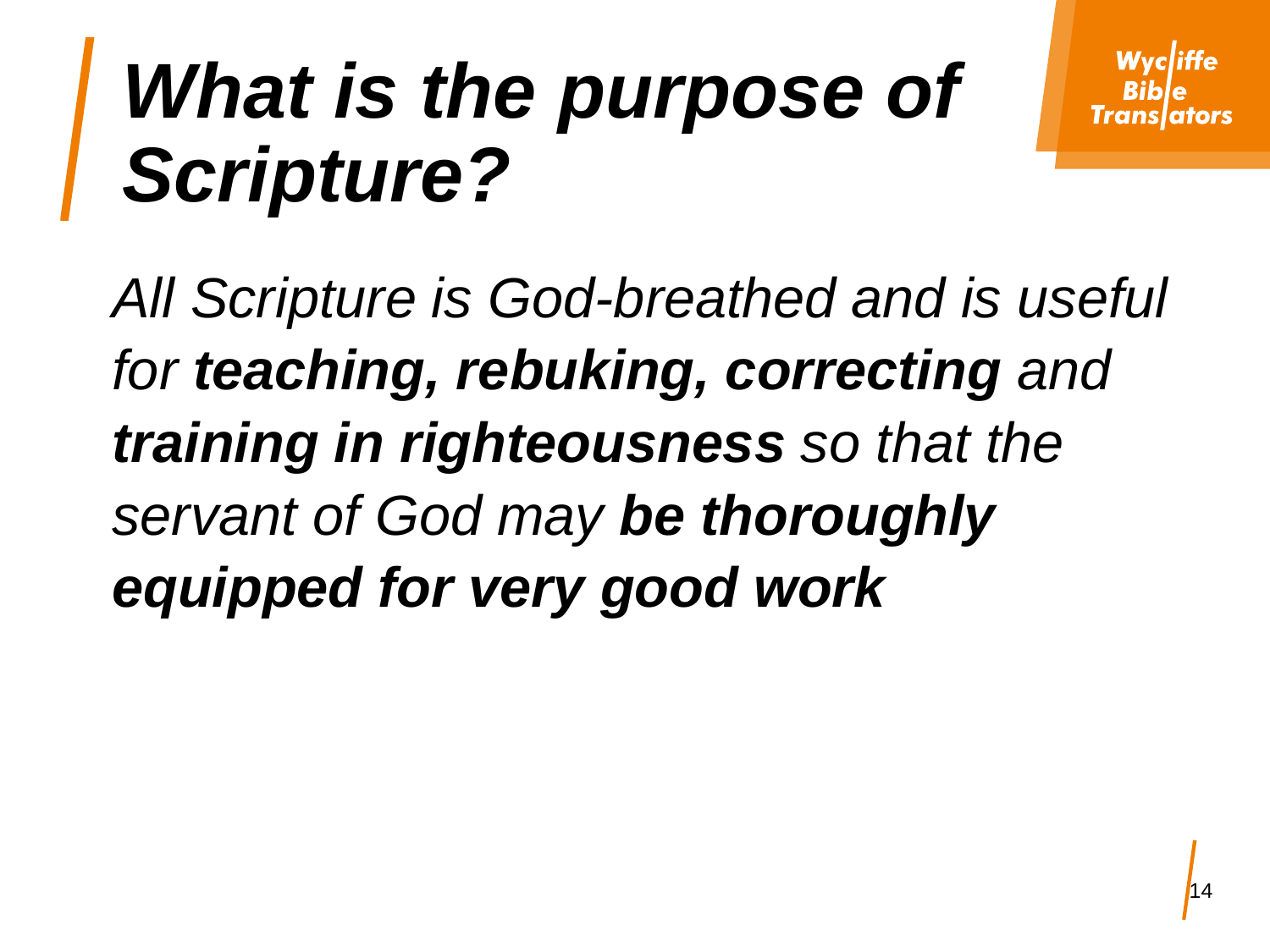- Not an exclusive list
- *For everything that was written in the past was written to teach us, so that through the endurance taught in the Scriptures and the encouragement they provide we might have hope***.** (Romans 15:4)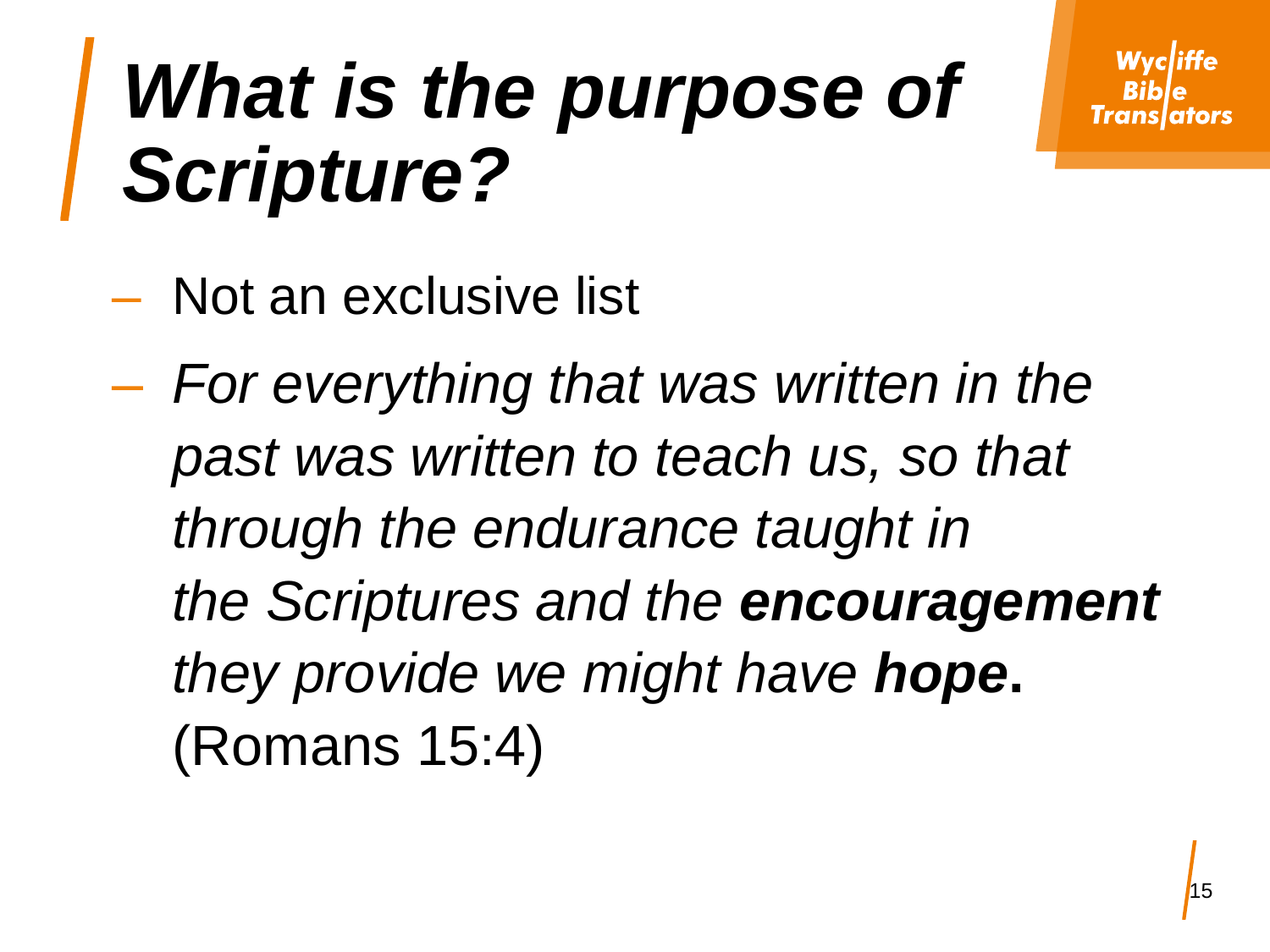#### **Teaching**

- Timothy was a pastor
- Scripture must be basis of teaching for church, like Paul, like Jesus
- people will not put up with sound doctrine.(2<sup>6</sup> – *preach the word; be prepared in season and out of season; correct, rebuke and encourage – with great patience and careful instruction. <sup>3</sup> For the time will come when Tim 4:2-3)*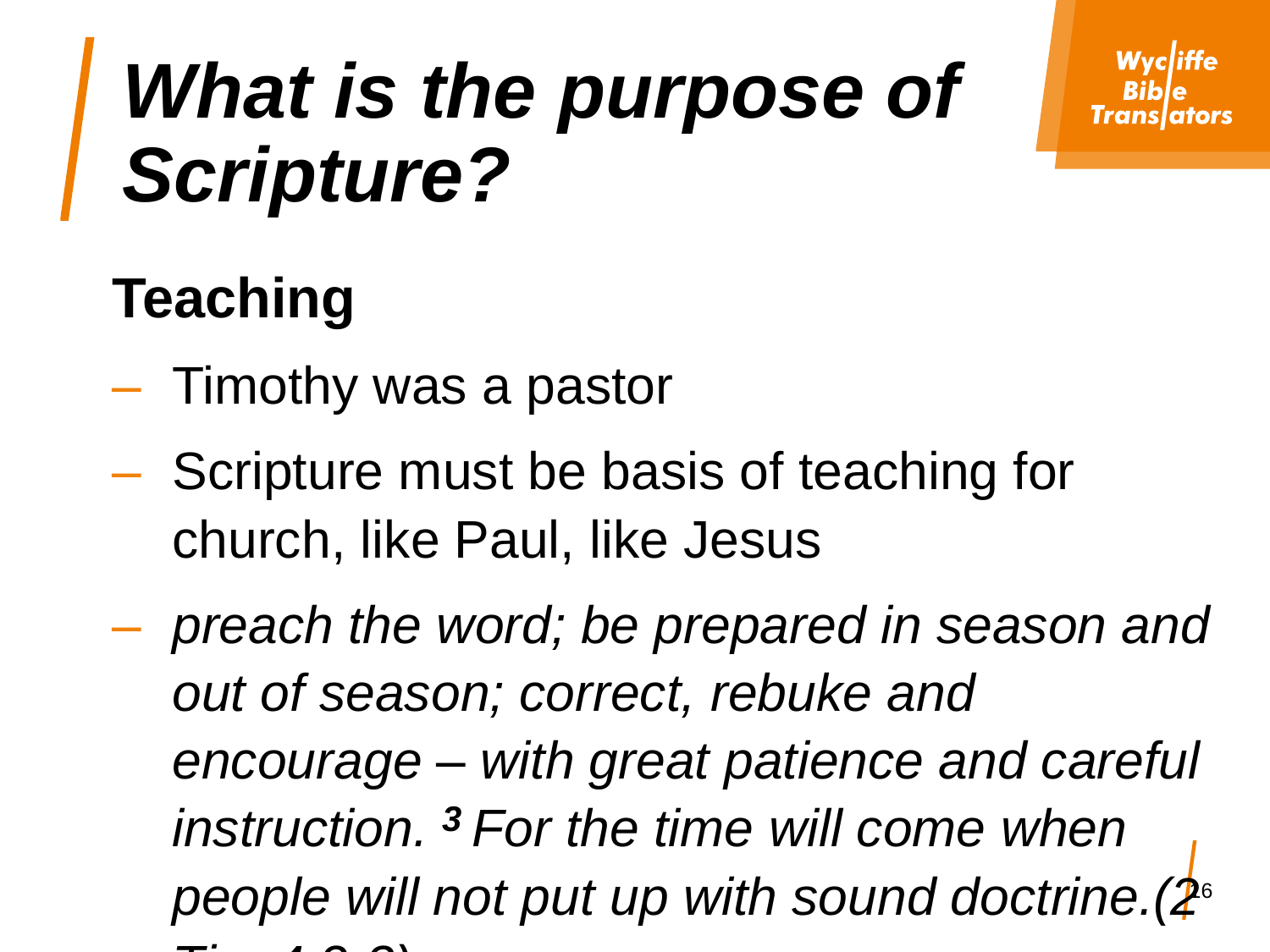#### **Rebuking**

- Pointing our error
- Exposing false teaching
	- $\triangleright$  We too need to check what we hear against Scripture

*Does it fit with the overall message of Scripture?*

*Do not treat prophecies with contempt but test them all (1 Thess. 5:20-21)*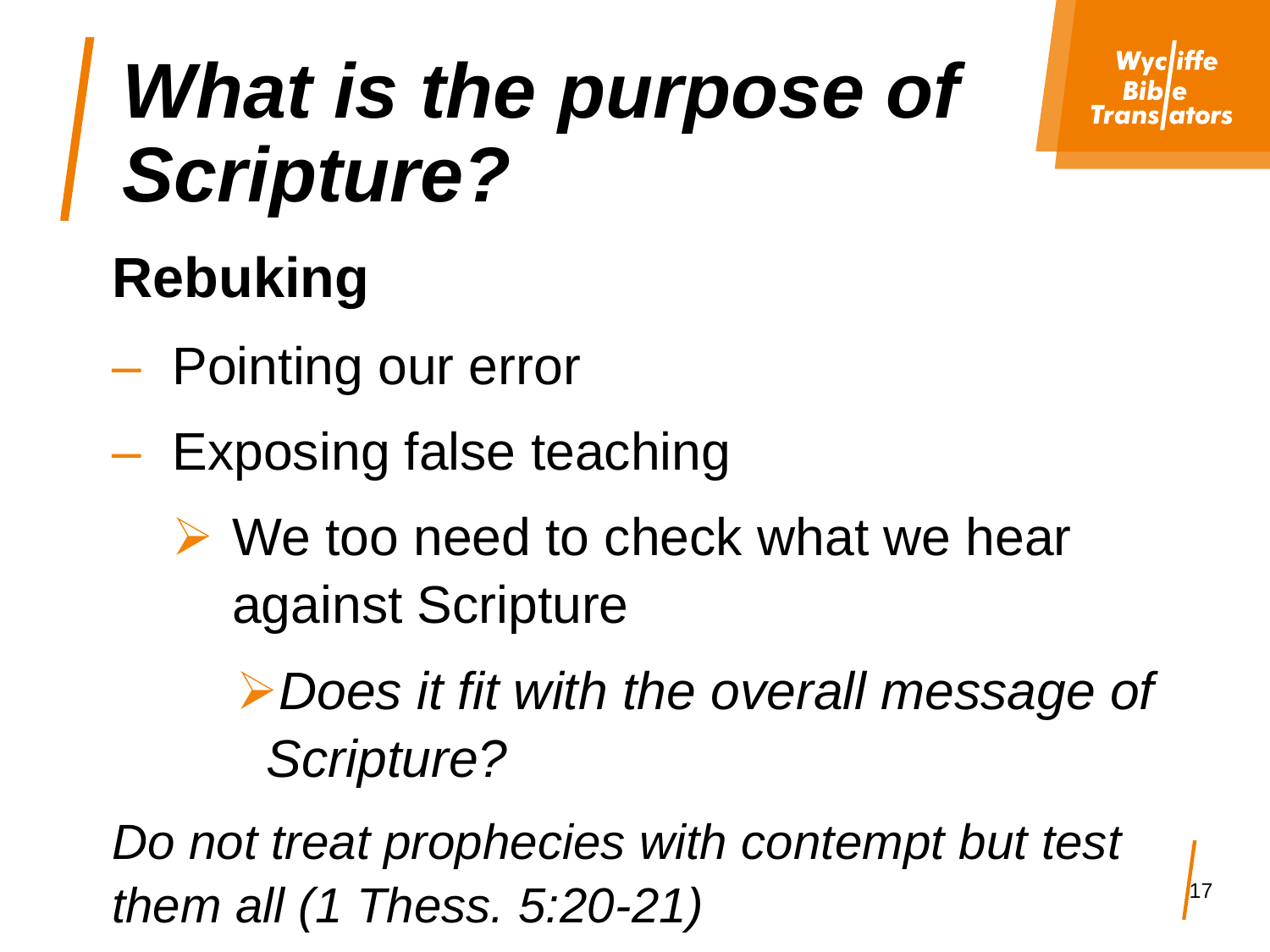#### **Correcting (behaviour)**

- Scripture gives us a framework for living as God's people
- 18 – *"Love the Lord your God with all your heart and with all your soul and with all your mind." This is the first and greatest commandment. And the second is like it: "Love your neighbour as yourself."All the Law and the Prophets hang on these two commandments. (Luke 22:37-40)*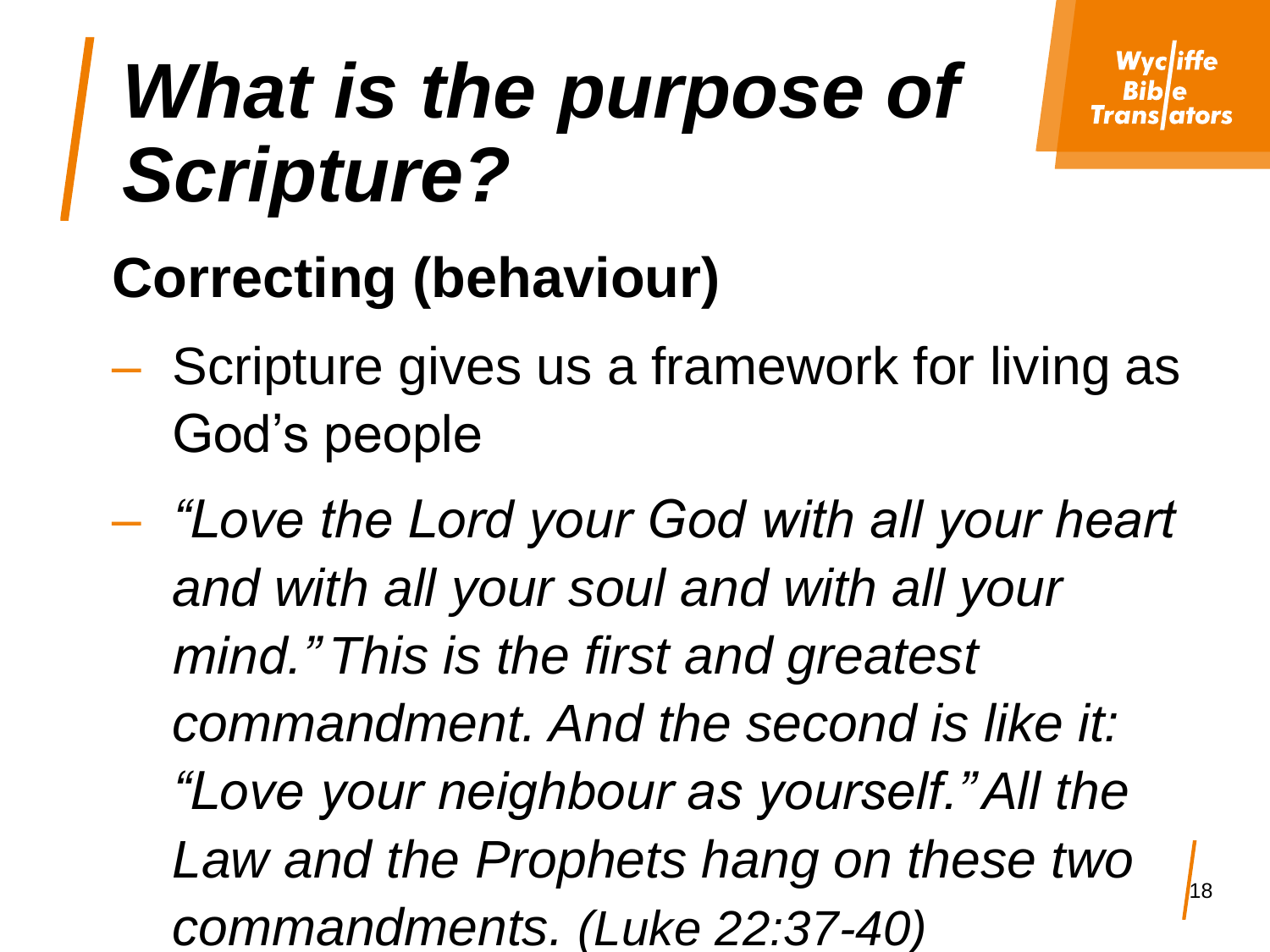#### **Correcting (behaviour)**

**► God uses his Word to challenge our** behaviour

*For the word of God is alive and active. Sharper than any double-edged sword, it penetrates even to dividing soul and spirit, joints and marrow; it judges the thoughts and attitudes of the heart. (Heb. 4:12)*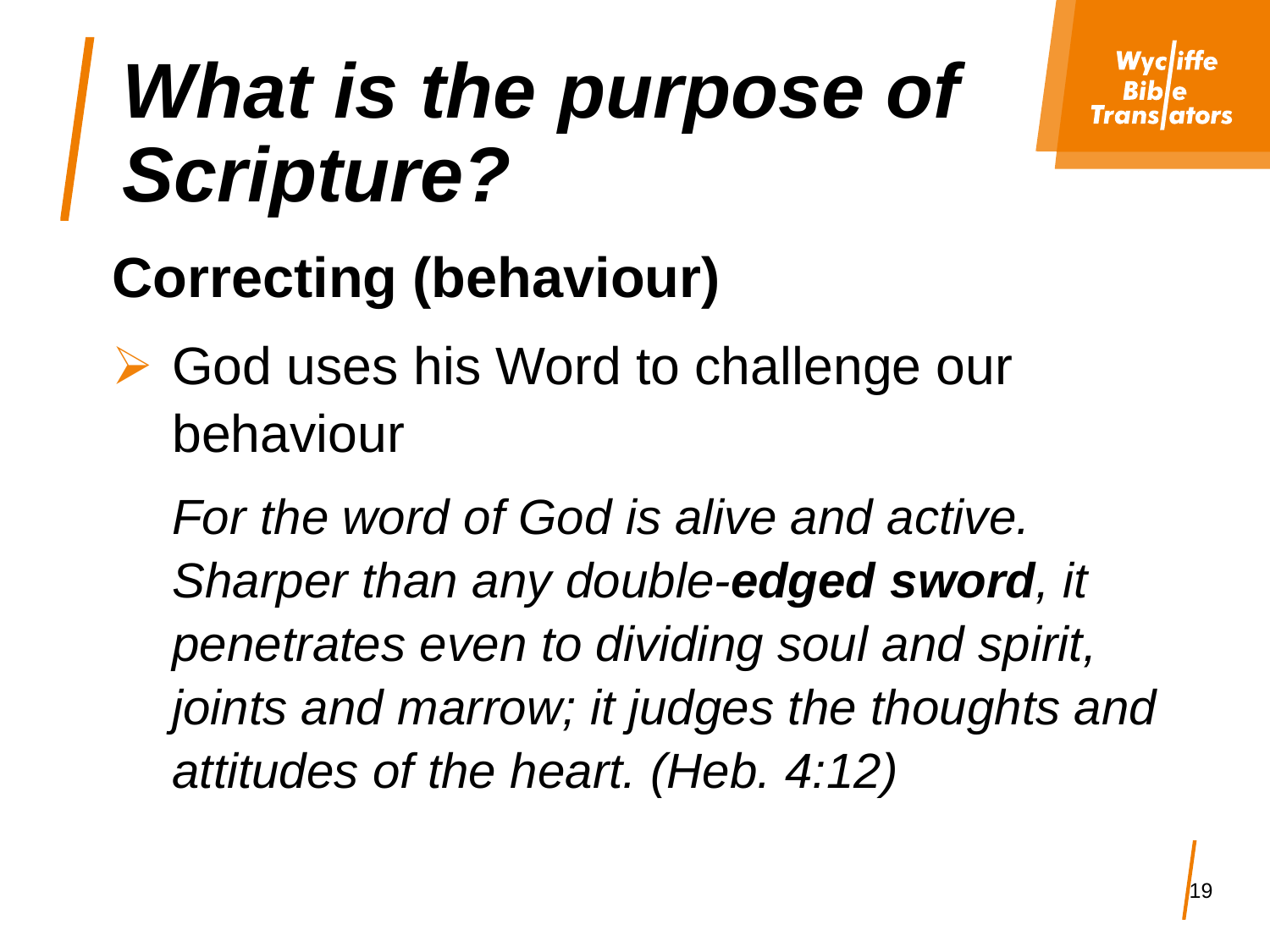#### **Training in Righteousness**

- Putting into practice what we read
- Becoming more and more like God
- Practice makes perfect!
	- **►** so that the servant of God may be *thoroughly equipped for very good work*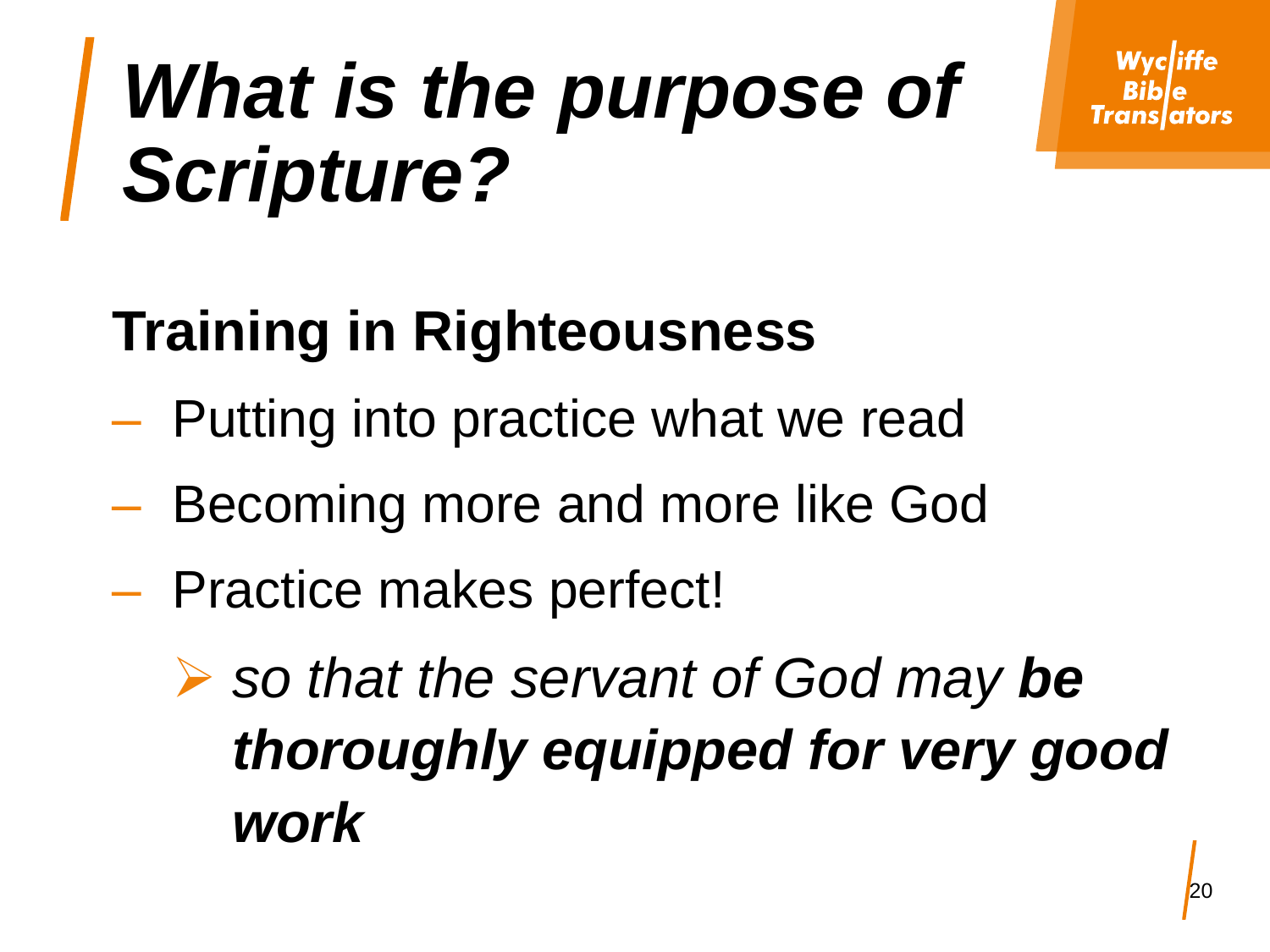#### *Scripture is essential for all Christians*

- Points to Jesus
	- $\triangleright$  leading to faith in Him
- Helps us grow in our faith and behave as God wants us to, through:
	- **❖ Studying it**
	- **❖ Seeing others demonstrate its truth and** trustworthiness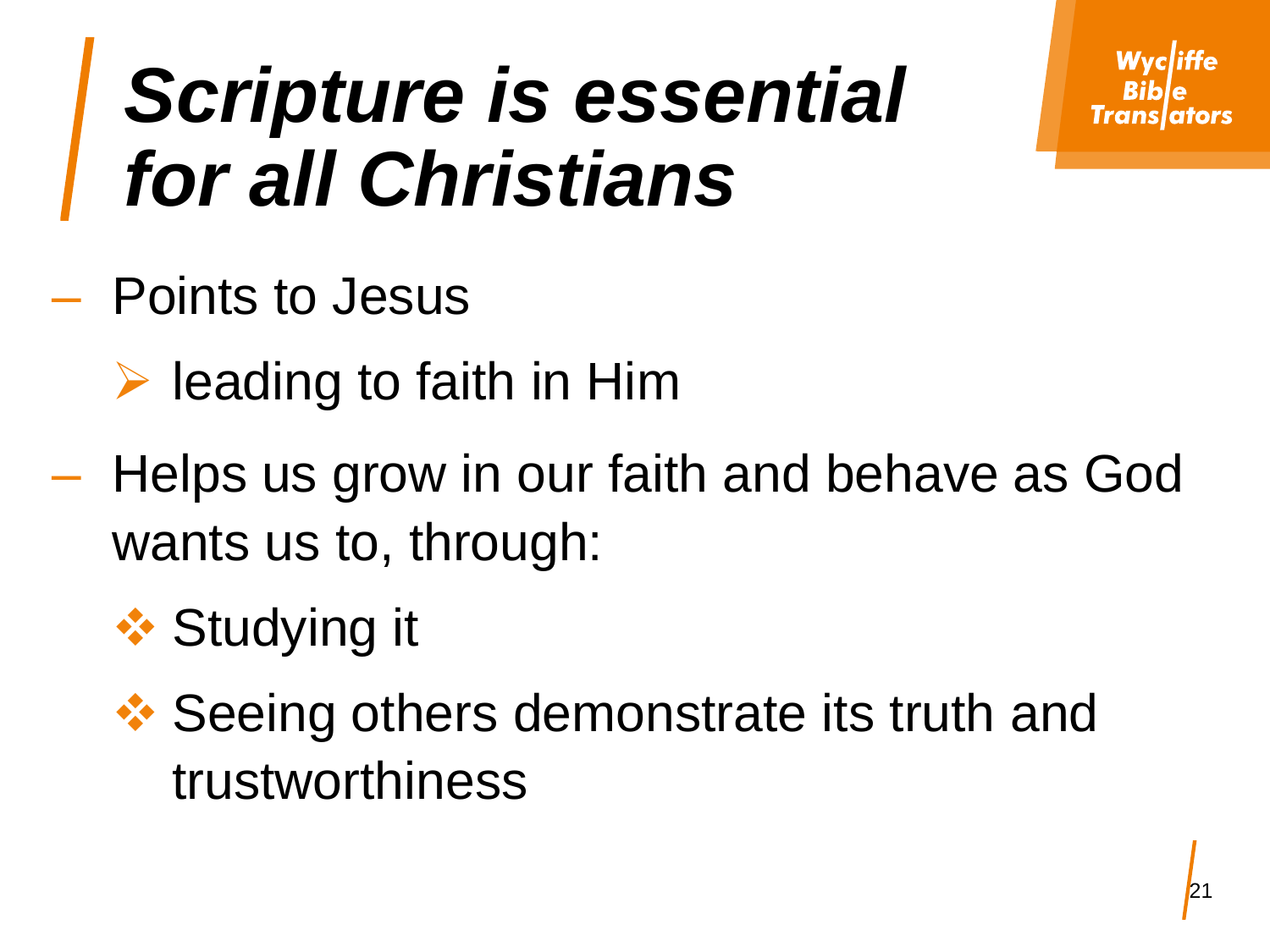#### *Scripture is essential for all Christians*

- **❖ Many in French-speaking Africa don't have** access to Scripture in a language they can understand
	- Evangelical Fraternity working on new translation in contemporary Wolof in Senegal
	- Pastors in Ivory Coast, Republic of Congo, and Togo involved in Bible Translation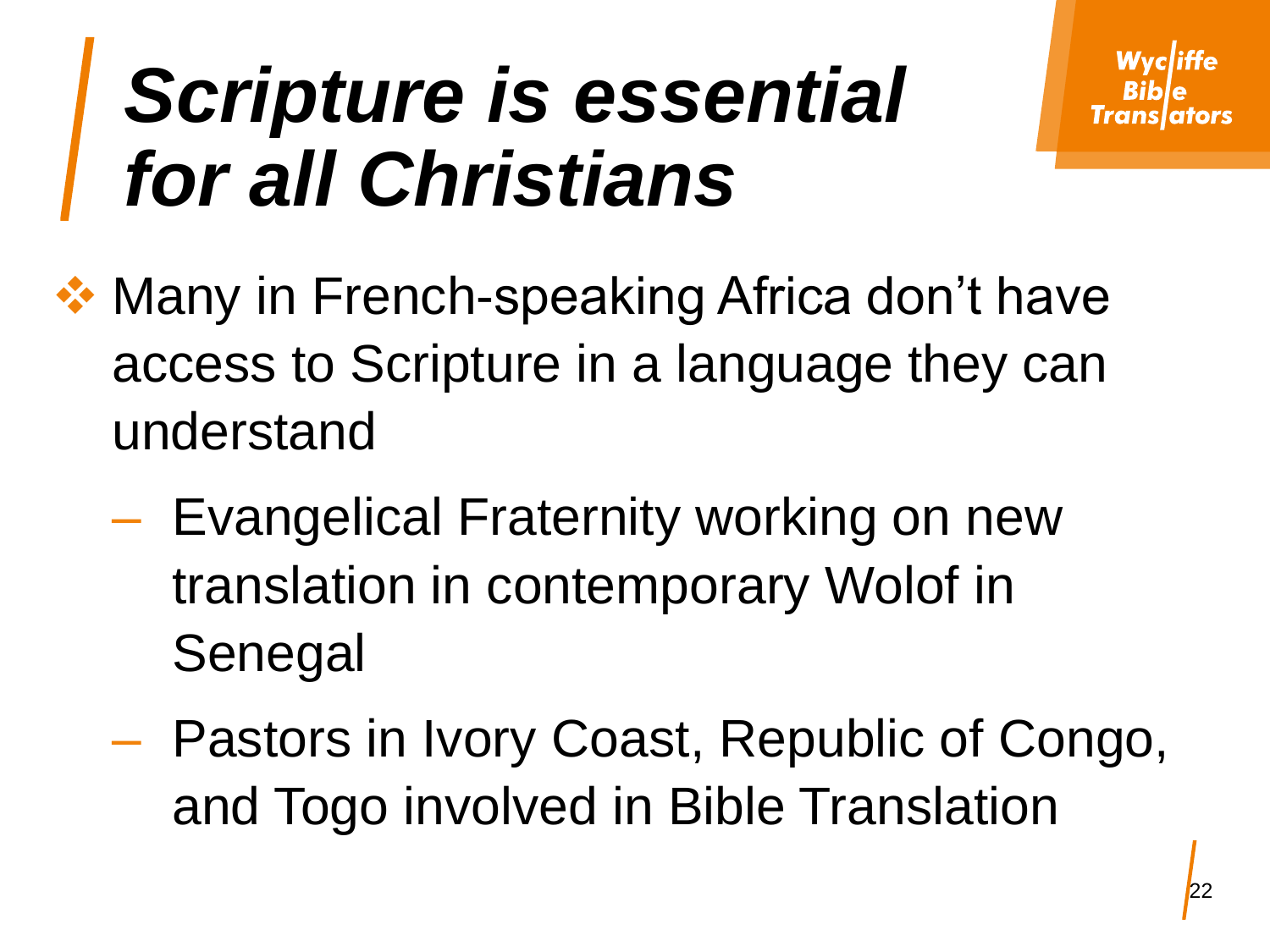#### *What can we take away?*

- Need to continually check what we hear against the Bible so we can hold onto the truth
- Teaching is not enough
	- $\triangleright$  Need to see faith put into practice
	- $\triangleright$  Need to demonstrate truth by our lives
- Need to be willing to let God speak to us through his Word & to be changed by it – put it into practice
- All people need God's Word